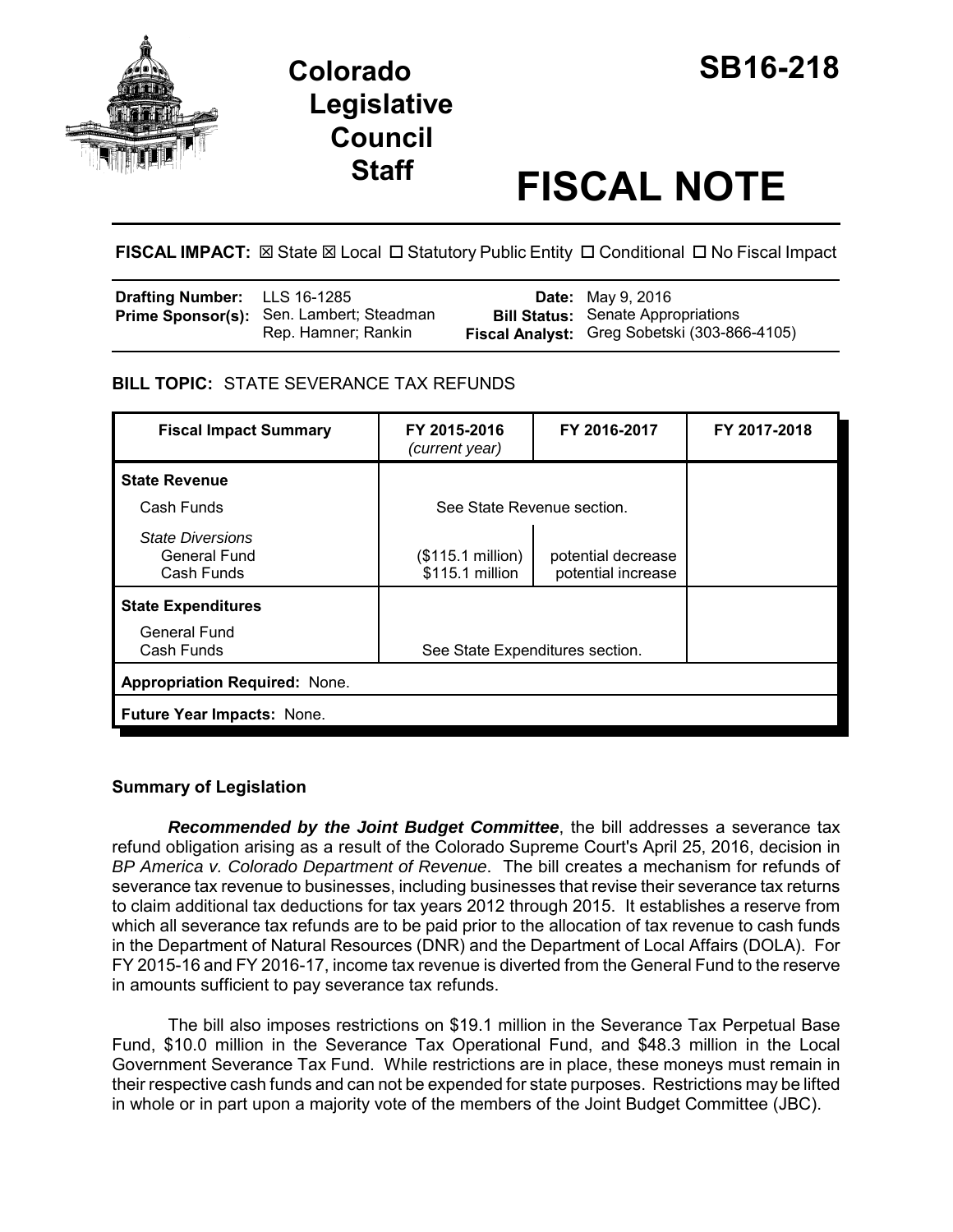May 9, 2016

The bill also extends a statutory repeal date, allowing severance tax revenue to continue to be allocated to the Severance Tax Trust Fund and the Local Government Severance Tax Fund between January 1, 2017, and July 1, 2017.

## **Background**

Per the Supreme Court's decision in *BP America v. Colorado Department of Revenue*, energy companies are able to deduct any transportation, manufacturing, and processing costs from revenue when valuing severed minerals for tax purposes. Costs that may be deducted include those listed on the Netback Expense Report Forms (NERF) submitted by oil and gas producers to county assessors. These include direct costs and foregone returns on investment as a result of expenditures for the transportation, manufacturing, and processing of oil and gas.

The Supreme Court decision allows oil and gas producers to claim significantly larger deductions than allowed previously, reducing severance tax revenue in future years and obligating the state to issue refunds to oil and gas producers that amend tax returns for prior years. Oil and gas producers may file amended tax returns for 2012 and subsequent years.

#### **State Revenue**

The bill's effects on state revenue for FY 2015-16 and FY 2016-17 are indeterminate. Under the Supreme Court decision, the state is obligated to issue refunds to taxpayers claiming expanded severance tax deductions. It is unknown how these refunds would be financed by executive branch agencies under current law.

The bill accounts for refunds by diverting income tax revenue to a reserve used for severance tax refunds. Under the bill, refunds would be accounted as a reduction in state revenue. Under current law, it is possible that refunds would be accounted as state expenditures, in which case the bill reduces state revenue and expenditures for refunds by similar amounts.

The bill may expedite payments of refunds to taxpayers. To the extent that refunds are expedited, the bill increases revenue by reducing the state's liability for interest and penalties.

The bill restricts the amounts that may be spent from cash funds in the DNR and the DOLA. To the extent that the bill increases cash fund balances relative to current law, it will result in the accrual of additional interest in these funds.

*State diversions.* The bill increases income tax diversions from the General Fund to the reserve used to pay severance tax refunds by **\$115.1 million in the current FY 2015-16**. Additionally, the bill potentially increases General Fund diversions to the reserve in FY 2016-17.

The estimate for FY 2015-16 represents the maximum amount by which the Supreme Court decision is expected to reduce state severance tax revenue between tax years 2012 and 2015. For tax years 2012 through 2014, the estimate incorporates \$25.0 million in return on investment disputes pending with the Department of Revenue Tax Conferree and \$73.4 million in anticipated refunds consistent with deductions listed in taxpayer NERF filings. For tax year 2015, total refunds are estimated at \$16.7 million, representing 12.5 percent of expected severance tax revenue from oil and gas producers, the same share by which this revenue is expected to be reduced for tax years 2012 through 2014. It is assumed that all refunds for tax years 2012 through 2015 will result in state diversions booked in FY 2015-16 on an accrual accounting basis.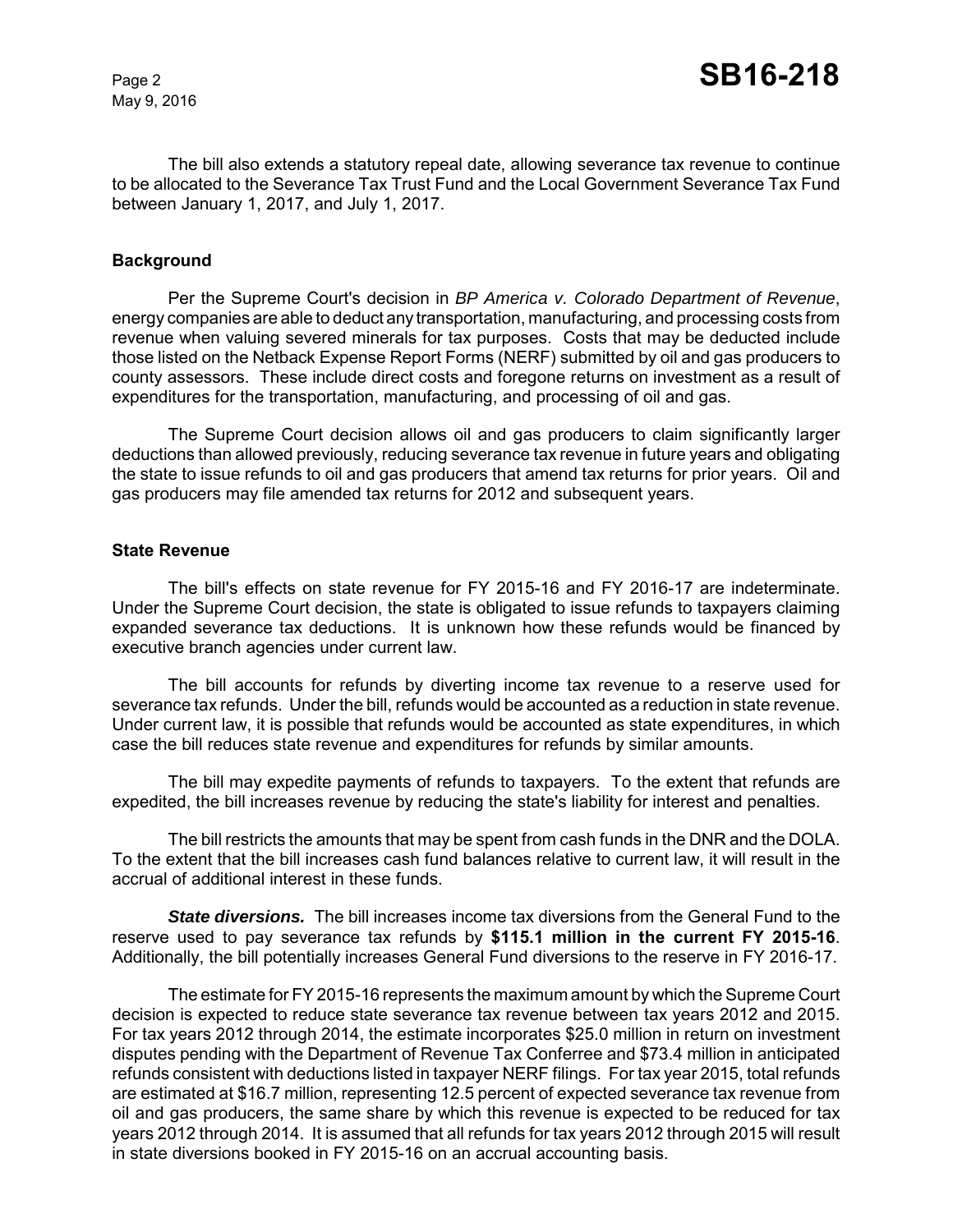May 9, 2016

To the extent that severance tax refunds for tax year 2015 are processed after the FY 2015-16 comprehensive annual financial report is finalized, diversions will be made from income tax revenue that would otherwise be accrued to FY 2016-17. Income tax revenue for FY 2016-17 will also be diverted and obligated for refunds if refunds for tax year 2015 are administered on a cash accounting basis.

Additionally, for both FY 2015-16 and FY 2016-17, the bill requires diversions of income tax revenue to offset severance tax refunds made for reasons unrelated to the Supreme Court decision. To the extent that estimated tax payments exceed actual liability for reasons unrelated to the Supreme Court decision, diversions from the General Fund will be greater than estimated.

#### **State Expenditures**

*General Fund.* The bill reduces the statutory General Fund reserve by up to \$115.1 million in FY 2015-16. This amount is encumbered for diversion to the reserve used to pay severance tax refunds.

*Cash fund restrictions.* The bill places restrictions on specific amounts of money in three state cash funds, requiring that these amounts be held in the funds until released in whole or in part by a majority vote of the JBC. Restrictions are applied to:

- \$19.1 million in the Severance Tax Perpetual Base Fund in the DNR;
- \$10.0 million in the Severance Tax Operational Fund in the DNR; and
- \$48.3 million in the Local Government Severance Tax Fund in the DOLA.

If the JBC chooses not to release these amounts, state expenditures may be reduced for FY 2016-17. Under current law, refunds required as a result of the Supreme Court decision may reduce the amounts in the funds such that expenditures are reduced by a similar amount.

*Allocations of severance tax revenue.* The bill extends a statutory repeal date, allowing the current disbursements of severance tax revenue to the Severance Tax Trust Fund and the Local Government Severance Tax Fund to continue between January 1, 2017, and July 1, 2017. Under the March 2016 Legislative Council Staff forecast, severance tax revenue for this period is expected to total \$58.4 million. The Supreme Court decision is expected to reduce the oil and gas share of severance tax revenue by 12.5 percent, or \$6.5 million. Each fund receives 50 percent of severance tax revenue collected.

## **Local Government Impact**

State DOLA grants to local governments are reduced by up to \$28.6 million in FY 2016-17. Under current law, the DOLA is expected to issue \$28.6 million in August 2016 grants from the Local Government Severance Tax Fund. The bill restricts this amount, precluding its expenditure until released by a vote of the JBC. Under current law, refunds required as a result of the Supreme Court decision may reduce the amount in the fund such that the August grants are reduced or not made.